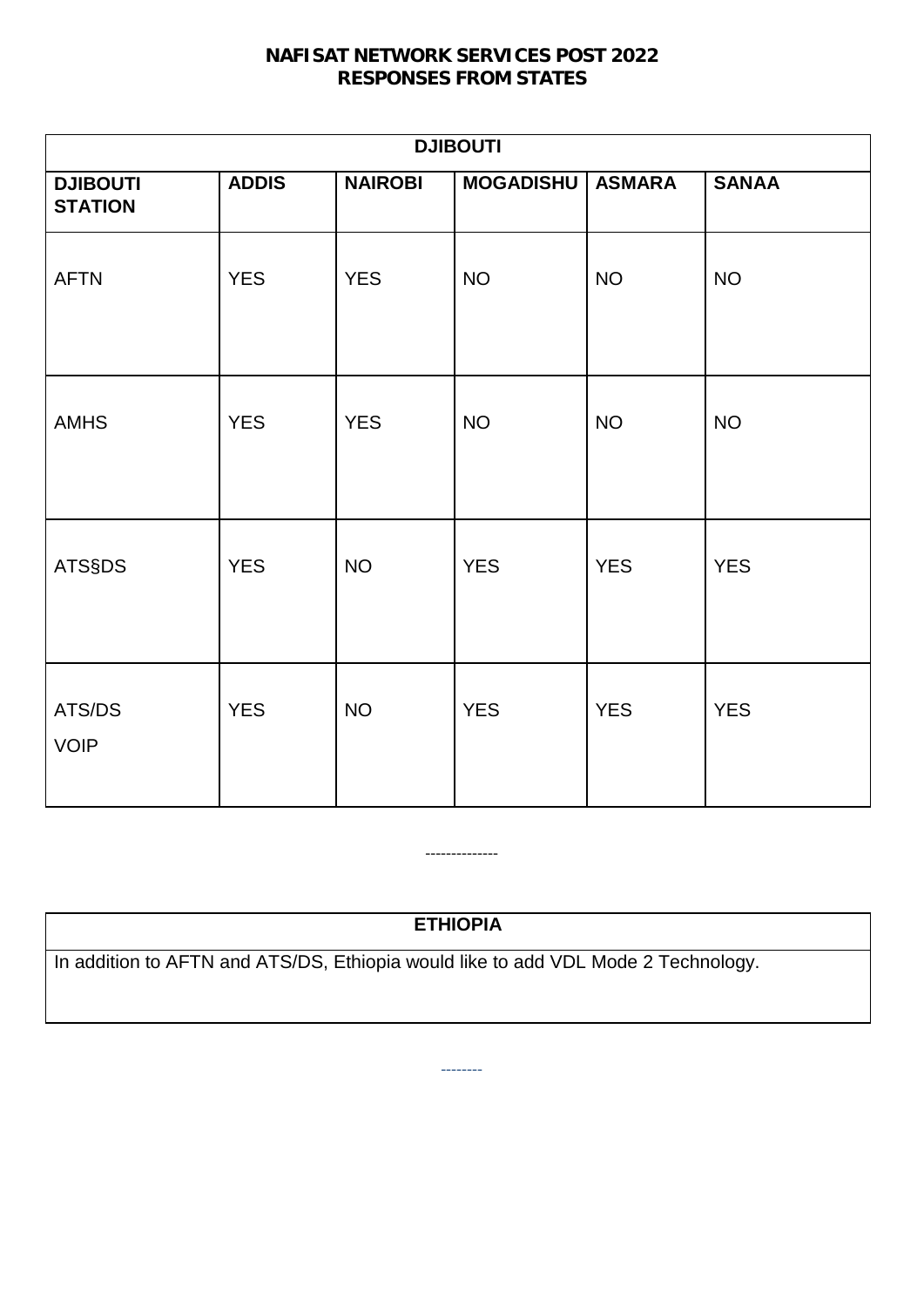#### **KENYA**

#### **KCAA's List of services to be provided by the NAFISAT Network Post 2022 is as below:**

#### **1. ATS Direct Speech (ATS/DS) Circuits**

- a) All the current ATS Direct Speech currently in place to be maintained;
- b) Implementation of an ATS/DS for the Juba FIR; and
- c) The ATS Direct Speech (ATS/DS) Circuits need to be easily configurable for VOIP services, when required.

# **2. Aeronautical Fixed Telecommunication Network (AFTN) Circuits**

- 
- configurable to AMHS circuits when required; and<br>b) A new AFTN circuit between Nairobi FIR and Juba FIR to be introduced.

#### **3. ATS Inter-Facility Data Communication (AIDC) Circuits**

**a)** To provide AIDC circuits between Nairobi and neighbouring FIRs to enable implementation of ATS Inter-Facility Data Communication service.

| TABLE SUMMARIZING THE KCAA SERVICE REQUIREMENTS FOR THE NAFISAT | <b>NETWORK POST 2022</b>     |                            |                            |                                       |
|-----------------------------------------------------------------|------------------------------|----------------------------|----------------------------|---------------------------------------|
| <b>Service</b><br><b>State</b>                                  | ATS/<br><b>Direct Speech</b> | AFTN/<br><b>AMHS</b>       | <b>AIDC</b>                | <b>VOIP</b>                           |
| <b>HCMM (MOGADISHU)</b>                                         | $\checkmark$                 | $\checkmark$               | $\checkmark$<br><b>New</b> | $\checkmark$<br><b>New</b>            |
| <b>HAAB (ADDIS)</b>                                             | $\checkmark$                 | $\checkmark$               | $\checkmark$<br><b>New</b> | $\checkmark$<br><b>New</b>            |
| <b>HUEN (ENTEBBE)</b>                                           | $\checkmark$                 | $\checkmark$               | $\checkmark$<br><b>New</b> | $\checkmark$<br><b>New</b>            |
| <b>HTDA (DAR)</b>                                               | $\checkmark$                 | $\checkmark$               | $\checkmark$<br><b>New</b> | $\checkmark$<br><b>New</b>            |
| <b>FSSS (SEYCHELLES)</b>                                        | $\checkmark$                 | $\checkmark$               | $\checkmark$<br><b>New</b> | $\checkmark$<br><b>New</b>            |
| <b>FCCC (BRAZAVILLE)</b>                                        | X                            | $\checkmark$               | X                          | $\sf X$                               |
| <b>FIMP (MAURITIUS)</b>                                         | $\sf X$                      | $\checkmark$               | $\sf X$                    | $\sf X$                               |
| <b>FAOR (OT INT'L AIRPORT)</b>                                  | X                            | $\checkmark$               | X                          | X                                     |
| <b>HDAM (DJIBOUTI)</b>                                          | $\sf X$                      | $\checkmark$               | X                          | X                                     |
| <b>HECA (CAIRO)</b>                                             | X                            | ✓                          | X                          | X                                     |
| <b>HSSS (KHARTOUM)</b>                                          | $\checkmark$                 | $\sf X$                    | X                          | X                                     |
| HJJJ (Juba)                                                     | $\checkmark$<br><b>New</b>   | $\checkmark$<br><b>New</b> | $\checkmark$<br><b>New</b> | $\overline{\checkmark}$<br><b>New</b> |

 $\checkmark$  -Required, X -Not required

**------**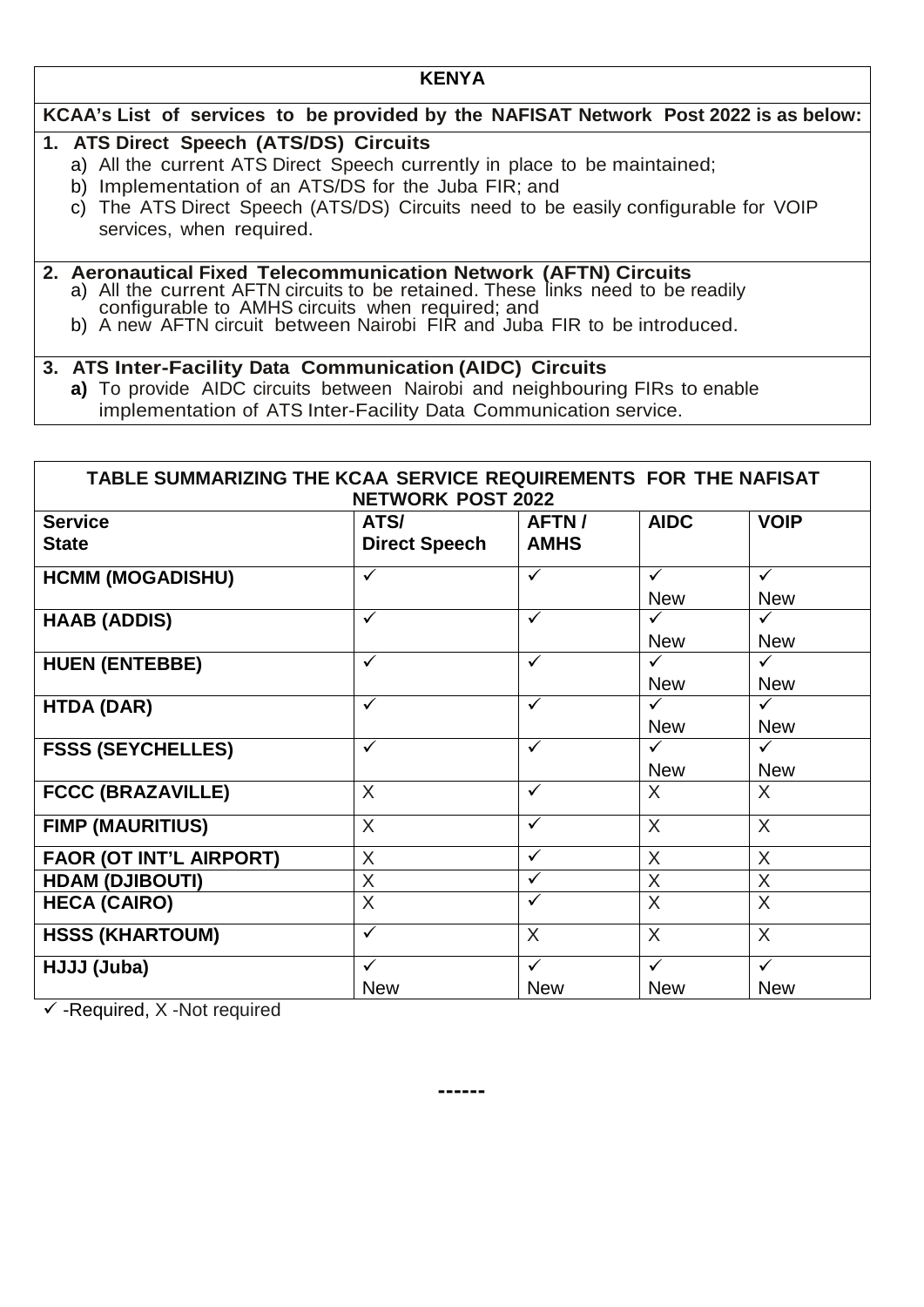| <b>SUDAN</b>                                                    |       |              |              |              |              |                    |                |                    |              |                           |                    |
|-----------------------------------------------------------------|-------|--------------|--------------|--------------|--------------|--------------------|----------------|--------------------|--------------|---------------------------|--------------------|
|                                                                 |       |              |              |              |              |                    |                |                    |              |                           |                    |
| Khartoum<br>Station                                             | Cairo | Jeddah       | Addis        | Tripoli      | Asmara       | Nairobi            | Entebbe        | Sanna              | Ndjamena     | Brazzaville               | Kinshasa           |
| <b>AFTN</b><br>Circuit                                          | ✓     | $\checkmark$ | $\checkmark$ | $\checkmark$ | $\checkmark$ | $\pmb{\mathsf{X}}$ | $\pmb{\times}$ | $\checkmark$       | $\checkmark$ | $\pmb{\mathsf{X}}$        | $\pmb{\mathsf{X}}$ |
| 9.6 Kbps                                                        |       |              |              |              |              |                    |                |                    |              |                           |                    |
| AMHS<br>CH                                                      | ✓     | $\checkmark$ | $\checkmark$ | $\checkmark$ | $\checkmark$ | $\checkmark$       | $\checkmark$   | $\checkmark$       | $\checkmark$ | $\boldsymbol{\mathsf{X}}$ | $\pmb{\mathsf{X}}$ |
| 1.48<br>bp<br>S<br>1.49                                         |       |              |              |              |              |                    |                |                    |              |                           |                    |
| ATS/DS -<br>VoiP                                                | ✓     | $\checkmark$ | $\checkmark$ | $\checkmark$ | $\checkmark$ | $\checkmark$       | $\checkmark$   | $\pmb{\mathsf{X}}$ | $\checkmark$ | $\checkmark$              |                    |
| 12.048<br><b>Mbps</b>                                           |       |              |              |              |              |                    |                |                    |              |                           |                    |
| ATS/DS-<br>2wires                                               | ✓     | $\checkmark$ | $\checkmark$ | $\checkmark$ | $\checkmark$ | $\checkmark$       | $\checkmark$   | $\pmb{\mathsf{X}}$ | $\checkmark$ | $\checkmark$              | $\checkmark$       |
| $\prime$<br>64Kbps                                              |       |              |              |              |              |                    |                |                    |              |                           |                    |
| Note:<br>-AFTN circuit will be kept as backup for AMHS Channels |       |              |              |              |              |                    |                |                    |              |                           |                    |

-ATS/DS -2wire will be decommissioned when ATS/DS VoIP are online

## **TANZANIA**

--------

Tanzania Civil Aviation Authority has established a new TMA in Mwanza which needs to have Interconnectivity with adjacent TMA's as below:

|   | Mwanza - Nairobi       |
|---|------------------------|
|   | Mwanza - Entebbe       |
|   | Mwanza - Kigali        |
| 4 | Mwanza - Bujumbura     |
| b | Dar-es-Salaam - Moroni |

--------